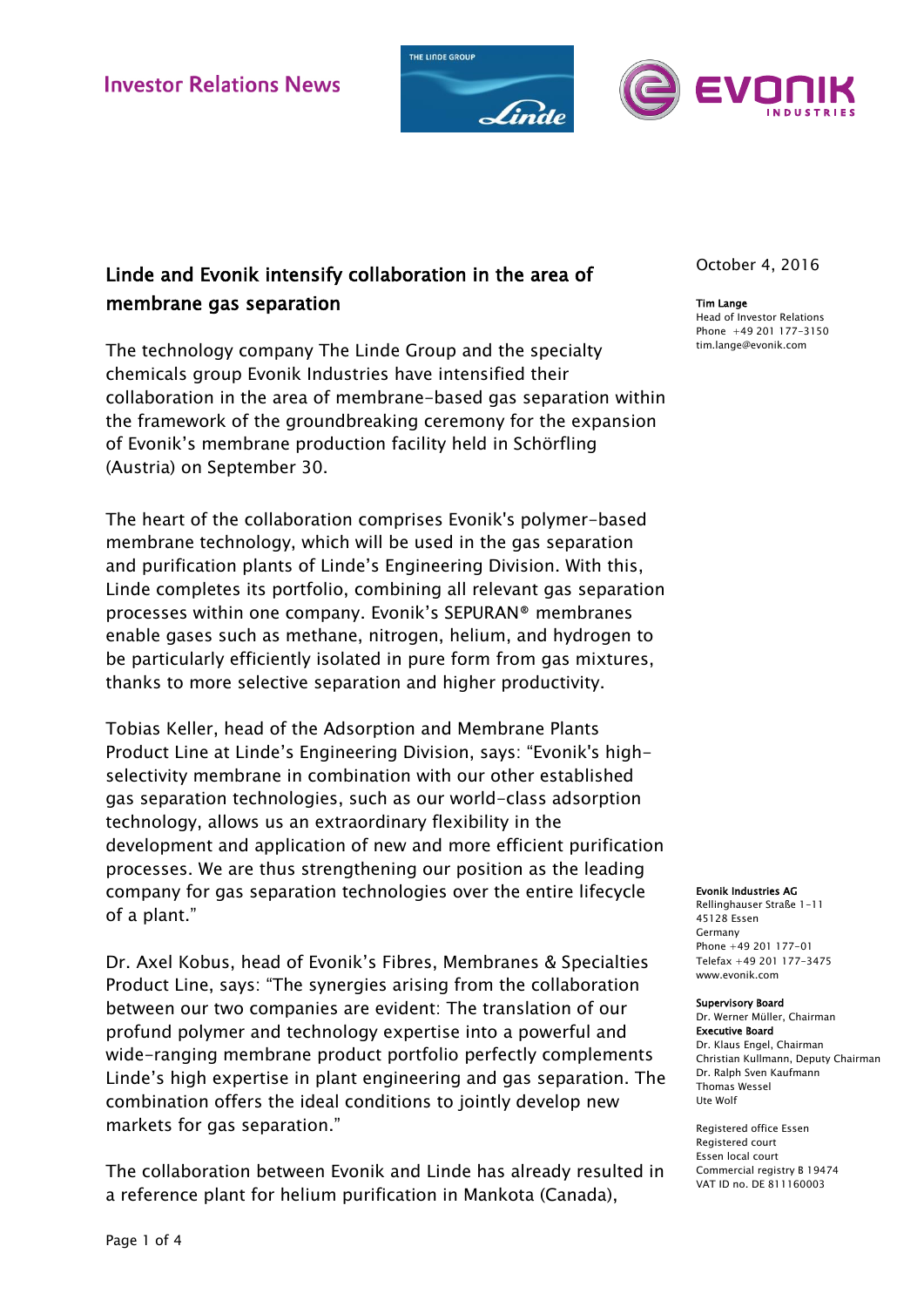



which started up in August of this year; this first-of-its-kind helium purification facility uses a hybrid process of membrane and Pressure Swing Adsorption (PSA) technology. The new plant processes 250,000 cubic meters of crude gas every day, producing industrial-quality helium of 99.999 percent purity.

As a leading player in the international plant engineering business, Linde Engineering has delivered more than 4,000 plants across the globe.

For more than 50 years the High Performance Polymers Business Line of Evonik's Resource Efficiency Segment has been developing and producing high-performance polymers that allow new resource-efficient developments in a very wide range of fields.



Photo caption: The picture shows membranes - a part of the helium purification facility in Mankota, Canada. (Source: The Linde Group).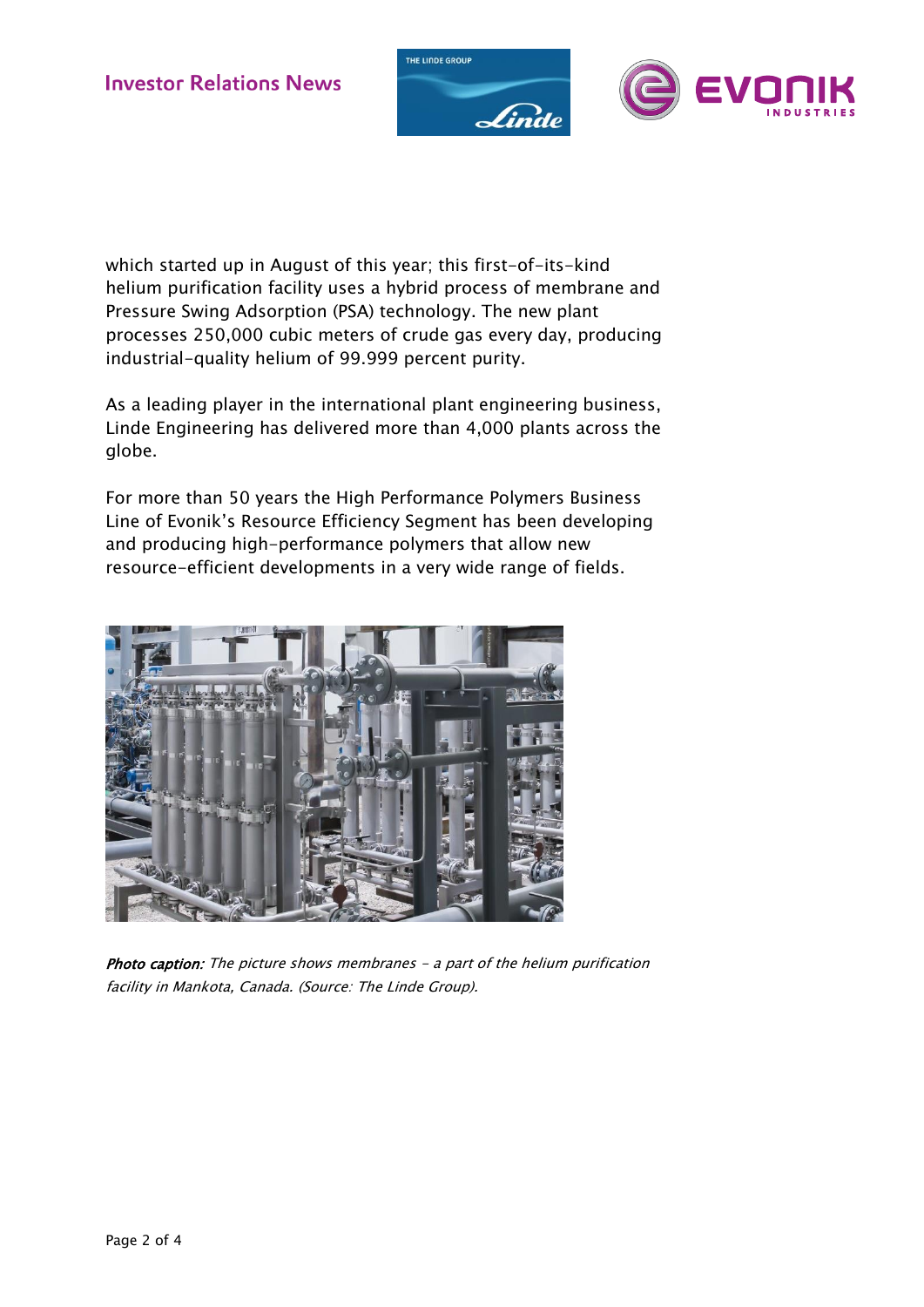





Photo caption: The picture shows the Linde engineered helium purification facility in Mankota, Canada, together with helium tube-trailers (right) for customer deliveries. (Source: The Linde Group).

## The Linde Group

In the 2015 financial year, The Linde Group generated revenue of EUR 17.944 bn, making it one of the leading gases and engineering companies in the world, with approximately 65,000 employees working in more than 100 countries worldwide. The strategy of The Linde Group is geared towards long-term profitable growth and focuses on the expansion of its international business with forward-looking products and services. Linde acts responsibly towards its shareholders, business partners, employees, society and the environment in every one of its business areas, regions and locations across the globe. The company is committed to technologies and products that unite the goals of customer value and sustainable development.

For more information, see The Linde Group online at [www.linde.com](http://www.linde.com/)

### About Resource Efficiency

The Resource Efficiency segment is led by Evonik Resource Efficiency GmbH and supplies high performance materials for environmentally friendly as well as energy-efficient systems to the automotive, paints & coatings, adhesives, construction, and many other industries. This segment employed about 8,600 employees, and generated sales of around €4.3 billion in 2015.